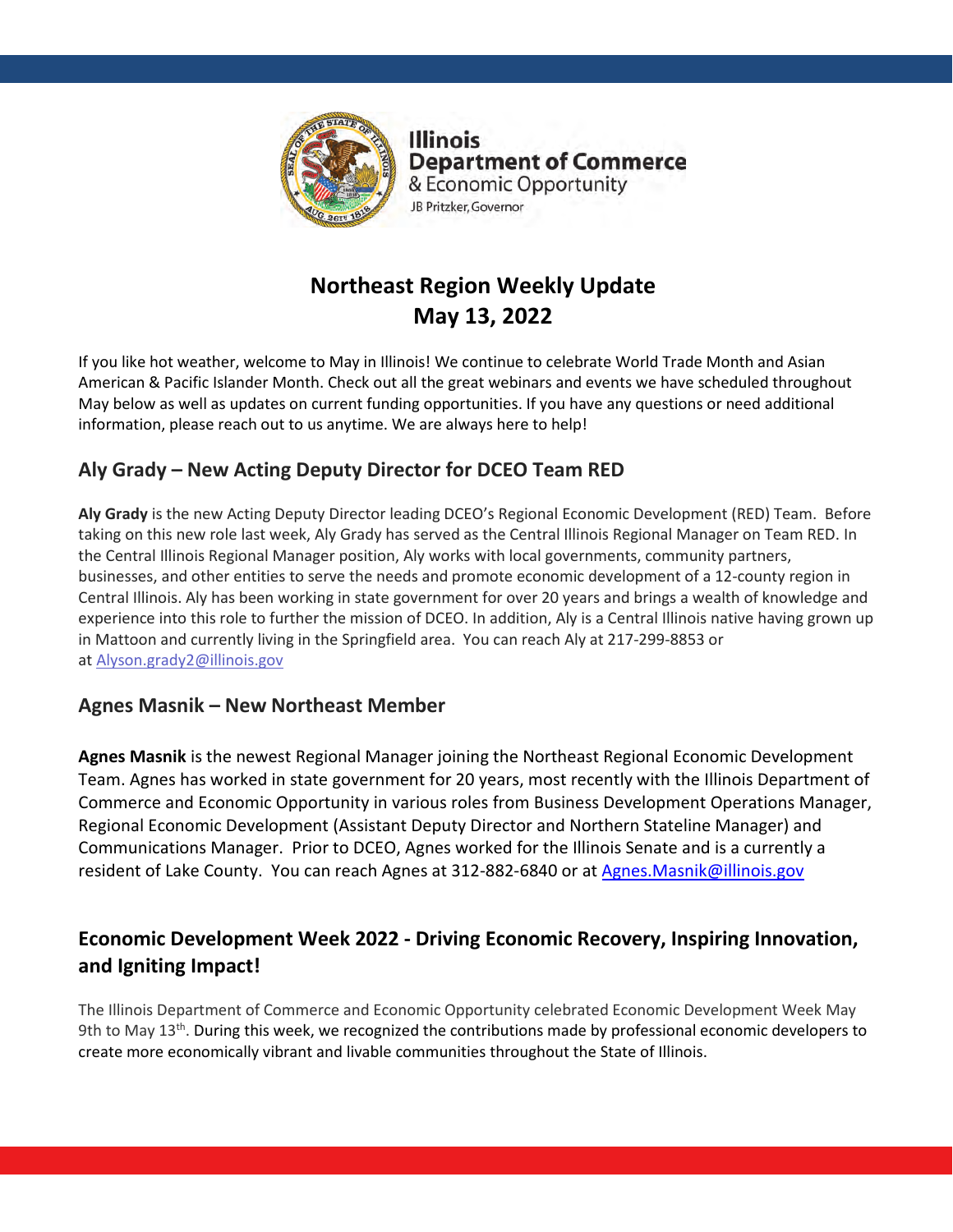To showcase these contributions, the [Illinois Economic Development Week 2022 Handbook](https://www2.illinois.gov/dceo/SmallBizAssistance/RegionSpecificAssistance/Documents/22_EconDevWeek_051222_Final.pdf) highlights the public, private and industry coordination that is required to drive business expansion, workforce development and community investment in Illinois. Check out the link above and share this booklet with your communities!

## **World Trade Month**

DCEO and the Office of Trade and Investment is celebrating World Trade Month throughout May.

### **Global Market Forecast: Asia-Pacific, Europe, Africa, Middle-East, Americas Tuesday, May 17, 2022, 9:00am until 10:30am Central Time**

Join us for a webinar highlighting global export strategy to assist Illinois exporters with speakers profiling five regions in this year's global market forecast. As the world transitions out of the pandemic, interest in exporting is on the rise. To assist Illinois exporters in their global export strategy, the Office of Trade and Investment will profile five regions in this year's global market forecast: Asia-Pacific, Europe, Africa, Middle East and the Americas.

Illinois exported \$66 billion globally in 2021, an increase of 117% in the last two decades. Join us for a session on economic forecasts for the regions, export opportunities, market challenges and insights for solutions. In this webinar you will get an overview of the economic prospects, sector opportunities, and insight into the challenges and solutions for each region.

Presenting speakers include:

**Sylvia Garcia**, Director, Illinois Department of Commerce & Economic Opportunity **Ashley Ndir**, Senior Commercial Liaison, African Development Bank **David T. Olsen**, National Chair, American Chamber of Commerce in Canada **Ze'ev Lavie**, Director, Int'l Trade Relations Division Federation Israeli Chambers Commerce **Kyungsoo Dan Kim**, Global Asia Team Leader, U. S. Department of Commerce **Ricardo J. Peláez**, Counselor for Commercial Affairs, U.S. Mission to the European Union, Brussels **Miguel Angel Leaman Rivas**, General Director/CEO, Agencia PorMexico

Register at<https://bit.ly/3j5g0je>

For information about trade missions and other resources available through the State of Illinois' Office of Trade and Investment, please visit <https://bit.ly/3KAtv5Y>

## **Asian American & Pacific Islander Heritage Month Webinars**

The Illinois Department of Commerce and Economic Opportunity (DCEO) will celebrate Asian American and Pacific Islander (AAPI) Heritage Month throughout May 2022. DCEO, through its Offices of Minority Economic Empowerment (OMEE) and Regional Economic Development (RED), will present virtual events featuring business resources, highlight the AAPI community's resilience and contributions to Illinois, and recognize AAPI businesses.

## **Illinois Changemakers Creating Companies: A Conversation with Health Tech Entrepreneur Sona Shah, CEO & Co-founder of Neopenda**

## **Thursday | May 19 |8:00-9:00 PM** | [webinar](https://illinois.webex.com/illinois/j.php?RGID=r3e0c72ef890f7d4a2caed7fe9fe5565e)

From developing a prototype for a bio-design class in grad school to co-launching a global health tech company, Neopenda CEO and Co-founder Sona Shah is a changemaker entrepreneur who is saving lives. With designing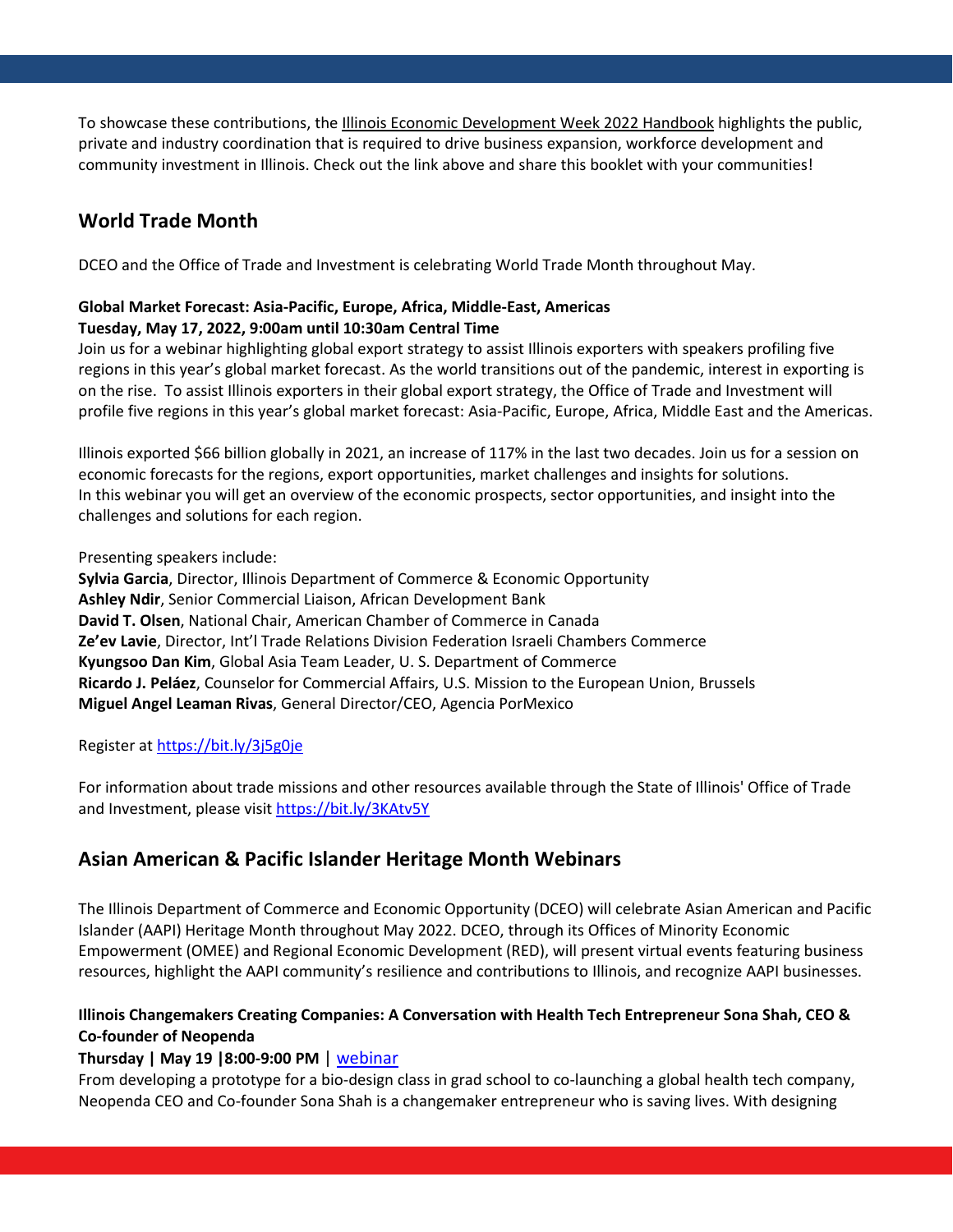innovating medical technology for under-resourced communities in emerging markets to fighting the COVID-19 pandemic, Sona's visionary leadership has been featured in *Crain's Chicago Business*, *Fast Company*, *Forbes*, *Inc.,* and in many more publications for hers and Neopenda's impactful work. Join us to hear Sona's entrepreneurial journey and her ideas for how you can launch and grow your own business!

This virtual event is presented by the South Asian American Chamber of Commerce of Illinois (SAACCIL) & the Illinois Department of Commerce & Economic Opportunity (DCEO)-Office of Minority Economic Empowerment (OMEE) during DCEO's Asian American and Pacific Islander (AAPI) Heritage Month 2022.

### **Let's Rise Together: How to Support Illinois' AAPI Community Tuesday | May 24, 2022 |12:00-1:00 PM** | [webinar](https://illinois.webex.com/illinois/j.php?RGID=r066b3840ff4c9e742dcf0424228059e0)

Asian American and Pacific Islander (AAPI) leaders and community members nationwide have continued to combat anti-Asian sentiment, as hate crimes and harassment skyrocketed nearly 340% in 2021. Illinois AAPI leaders and organizations have remained resilient and coalesced to fight AAPI hate through education, empowerment, and action. The Teaching Equitable Asian American Community History (TEAACH) Act, a first of its kind legislation that prompts schools to teach AAPI history, has proved monumental. Join us to hear directly from AAPI leaders about how all Illinoisians can rise together to support Illinois' AAPI community members.

### **From International Student to Tech Entrepreneur: A Conversation with Chowbus CEO & Co-founder, Linxin Wen**

### **Tuesday | May 24, 2022 |7:00-8:00 PM** [| webinar](https://us02web.zoom.us/meeting/register/tZwtceGqrTwrGdSxRuN2klHls1KU8i10iO35) in Mandarin

While studying in Illinois as an international graduate student, Linxin Wen co-launched in 2016 Chicago-based food delivery startup Chowbus to highlight small, independent restaurants featuring authentic Asian cuisine. Since launching, Chowbus has raised close to \$62 million in investments, grown its operations throughout the U.S, and expanded the product from delivery only to the restaurant's POS and full-service platform. Join us to hear Linxin's best practices and ideas!

This virtual event in Mandarin is presented by the Coalition for a Better Chinese American Community (CBCAC) and the Illinois Department of Commerce & Economic Opportunity (DCEO)-Office of Minority Economic Empowerment (OMEE) during DCEO's Asian American and Pacific Islander Heritage Month 2022.

### **Upcoming OMEE Events & Webinars**

### **Online with OMEE - Overview of financial resources for small businesses**

### **Wednesday | May 18, 2022 | 2:00 p.m. – 3:00 p.m.** [| webinar](https://illinois.webex.com/illinois/onstage/g.php?MTID=ea15cbe295f0edda5c81865e56107717c)

Is access to capital for your business important to you? The OMEE Business Development Managers invite you to an online conversation that's open to all racial/ethnic minorities, women, persons with disabilities, veterans, LGBTQIA+ owned businesses and all other marginalized groups. We will provide you with the latest updates on financial resources, federal and state programs, share information about other opportunities, and answer any questions you may have about your business. We will take questions in English and Spanish.

# **Grow Your Online Business in 2022: From Experts Who Have Done the Work**

### **Wednesday | May 25, 2022 | 10:00 – 11:00 AM** | [webinar](https://illinois.webex.com/mw3300/mywebex/default.do?nomenu=true&siteurl=illinois&service=6&rnd=0.727981696825778&main_url=https%3A%2F%2Fillinois.webex.com%2Fec3300%2Feventcenter%2Fevent%2FeventAction.do%3FtheAction%3Ddetail%26%26%26EMK%3D4832534b000000052d05da0cf229b0b58cab6453e3066ed1c659175dc581bab8fe37192f88f180ce%26siteurl%3Dillinois%26confViewID%3D225193471339700815%26encryptTicket%3DSDJTSwAAAAVDG4BtrpKyvjMVUJ3GeXgTOqZVm8EGr-CEx8LK-Zc04w2%26)  Interested in starting an online business or are you a current e-commerce owner looking to increase your

revenue? Join us to learn directly from experienced e-commerce owners who will share their experiences and advice from running an online business through social media, Amazon, and additional e-commerce platforms.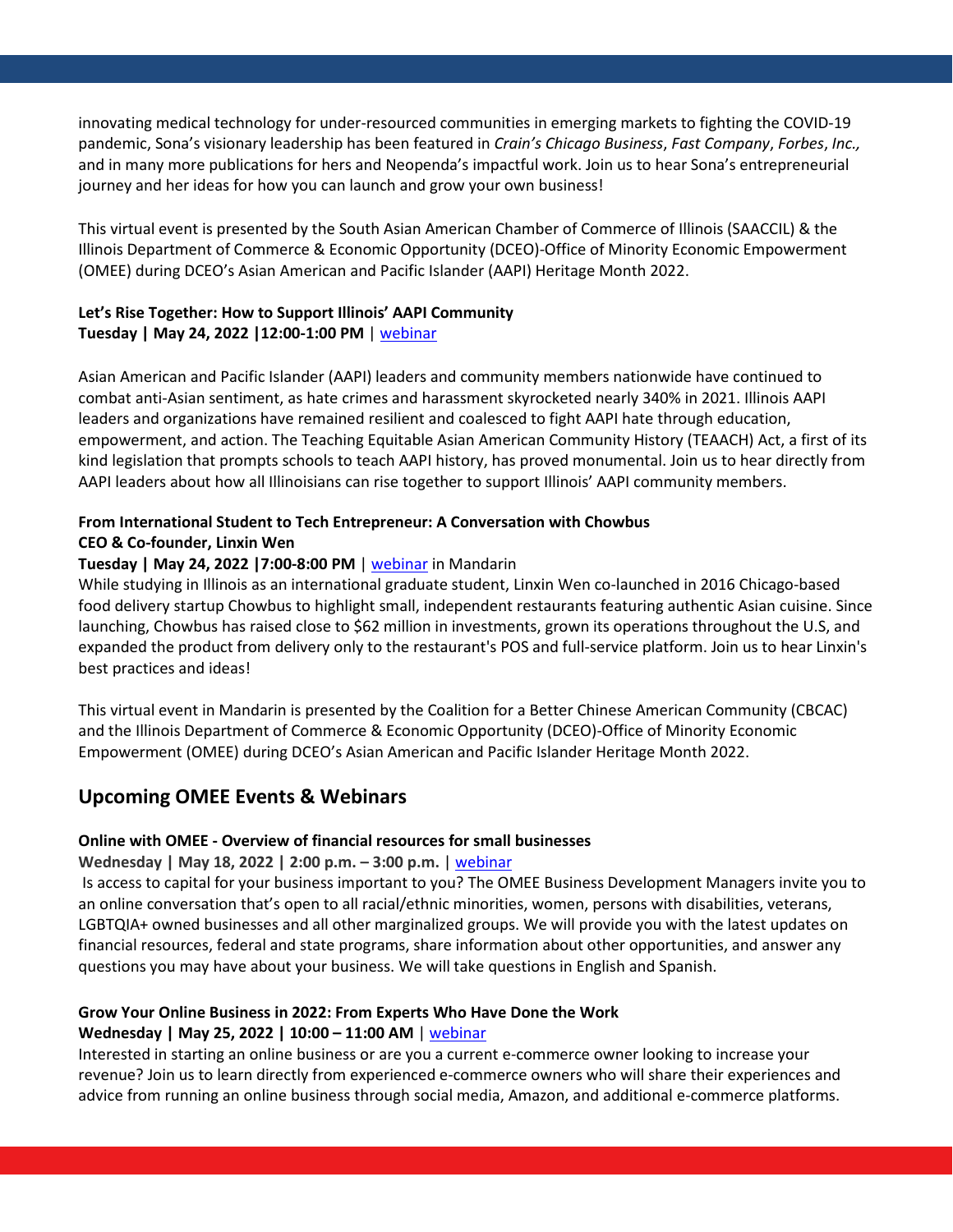This virtual event is presented by the Illinois Small Business Development Center at Chinese Mutual Aid Association during the May *Advancing the Development of Minority Entrepreneurship* (ADME) series, which is a monthly series co-hosted by DCEO-Office of Minority Economic Empowerment (OMEE) & the Illinois Small Business Development Center (SBDC).

**Certification Workshop – Minority, Woman, Person with Disabilities or Veteran Owned Business Tuesday | May 17, 2022 | 9:00 a.m. – 10:00 a.m.** | **Online and In-person** - The Centre of Elgin – West Conference Room, 100 Symphony Way, Elgin | [Register](https://illinois.webex.com/mw3300/mywebex/default.do?nomenu=true&siteurl=illinois&service=6&rnd=0.7096705812889251&main_url=https://illinois.webex.com/ec3300/eventcenter/event/eventAction.do?theAction%3Ddetail%26%26%26EMK%3D4832534b000000059556d699b3bfe8e6f491e21bd4b7b56ae842b077a6ba92e911d2a7f4cede679d%26siteurl%3Dillinois%26confViewID%3D225843177410568409%26encryptTicket%3DSDJTSwAAAAUk75B49t2RTQYgmVJ2t98ipBW8CLBSSSFi8tTMUDGgDg2%26) 

Hosted by City of Elgin and Elgin Area Chamber of Commerce in partnership with DCEO-OMEE.

Learn the process, benefits and advantages of becoming a Business Enterprise Program (BEP) Certified Vendor with the State of Illinois. BEP assists businesses owned by minorities, women, veterans, and people with disabilities gain access to the State's procurement process. BEP certification can also open the door to opportunities with other private/public entities which are looking for diverse suppliers including: City of Chicago, Chicago Transit Authority (CTA), IL Dept of Trans., METRA, PACE, Cook County, and more! Find out how to achieve certification as a BEP giving your business the ability to increase capacity and grow revenue.

When you register let us know if you are attending via online or in-person.

*Sign up to receive updates from OMEE - Please [click here](https://app.smartsheet.com/b/form/ae5c8502c75f4b0ead8e9542aeb7d543) to sign up.*

# **American Rescue Plan Funds (ARPA) for Non-entitlement Units (NEU) of Local Government**

If you need assistance regarding compliance issues, please continue to contact us via email or visit the main site listed below.

**NEU Support Team [ILARPA@crowe.com](mailto:ILARPA@crowe.com) or [CEO.CURE@illinois.gov](mailto:CEO.CURE@illinois.gov)  <http://illinois.gov/dceo/neu>**

For assistance with the U.S Treasury Reporting Portal, please contact [covidreliefITsupport@treasury.gov.](mailto:covidreliefITsupport@treasury.gov)

## **Illinois Homegrown by Heroes**

The Illinois Department of Agriculture (IDOA) is aiding veterans or current active-duty service members who are interested in a second career in our state's number one industry, agriculture. The Illinois Department of Agriculture and The Farmer Veteran Coalition would like to invite you to become an Illinois Homegrown by Hero.

The Homegrown by Heroes program allows Illinois farmers, ranchers, fishermen and producers who have served or are still serving in any branch of the U.S. military to use a special logo on the agricultural products they sell to the public. This special designation sets these farmers apart in the market, allowing these heroes' products to be visible to consumers while giving them the chance to tell their story.

The Homegrown by Heroes program is a free program for veterans, with a 3-year renewal. For those who qualify, the Homegrown by Heroes Illinois Product logo can be used to identify and market their Illinois grown, and Illinois made products on packaging, signage, websites, and social media or wherever their items are being sold. It also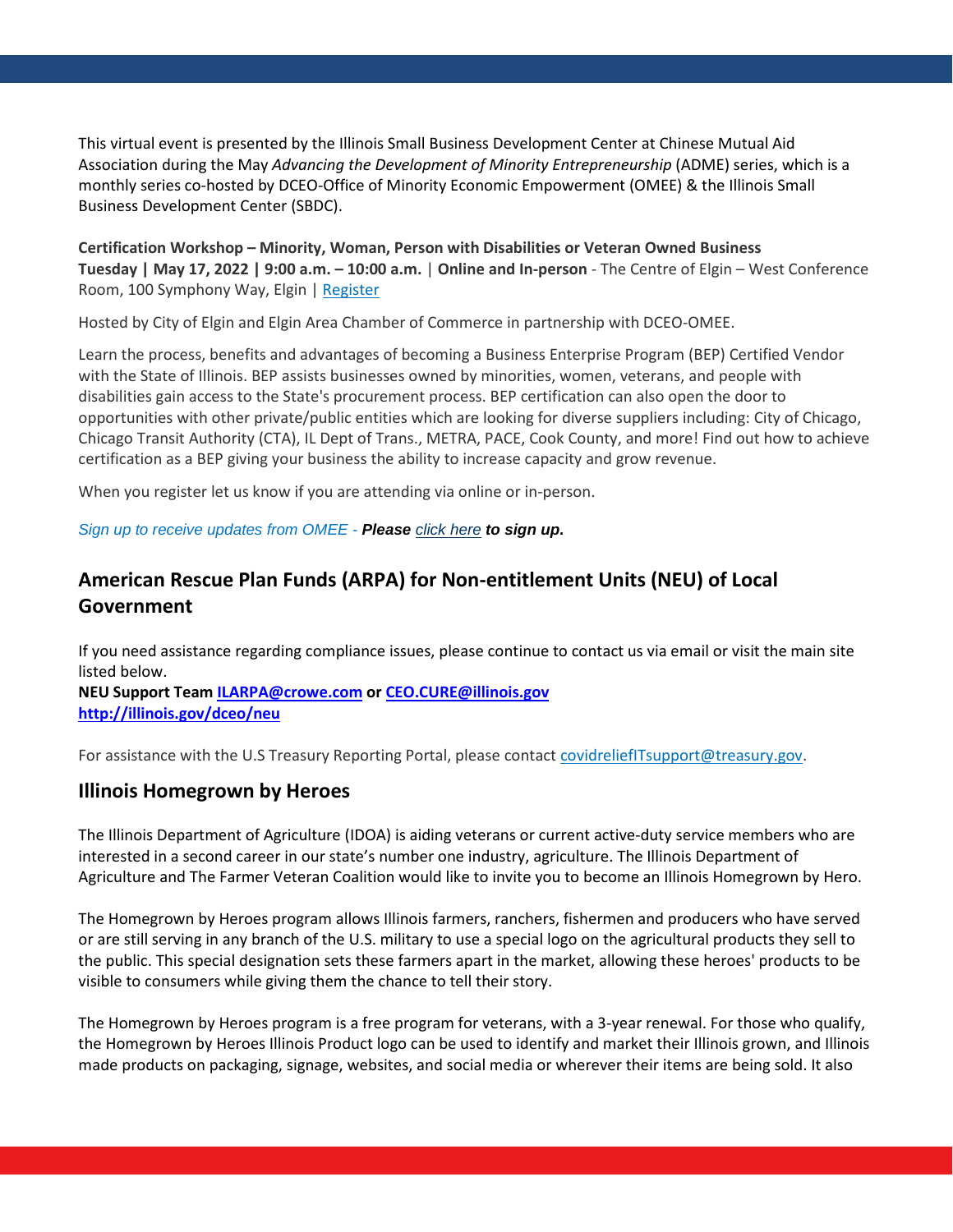will grant access to the education and training offered through the program, everything from mentorships with experienced farmers to assistance developing value-added products.

The program is a collaborative effort between the Illinois Department of Agriculture, Illinois Farm Bureau and Farmer Veteran Coalition to thank military veterans for their service and to create meaningful career opportunities for current and former service members who want to become farmers and help feed our great nation.

To become an Illinois Homegrown by Hero please complete the [application](http://secure-web.cisco.com/1mOIeYvfoxQcYyUECp_P5EWOvkdR-NAZiIhb6bC2dqG4chopxt2o8P6654AFhx1PYQC31YReH4oQaiIM4kCpaM0C5DEpqmi_29AXzqwWryh6JeAg8cI8ggM0UdrX7LTBluXIUOggn3GZZV8dqRzYvlA_TauXkB800Cs6Ke9OLgR6y54yqtyEghiXFb3H-rG9ruQVr55ReBiNEGX-klbdG6FtNy-d7HphJfY_SOPvL6MPSrBF6fln4ZSjQY_s78xfYLz_ExAaps23_Os6yF_7K3zoMiQ_SB6o5uJjP5-5LFX_rlvAPFcrlKxQH5SYSABcoRua9TCO6a15B11U-sdd2pe_KXaNGJqkboCrKfWCTk1yL69LiAbWWq1qCQfeWeHjbJI3Yaax2LL1u6UraMsKhjw/http%3A%2F%2Fwww.mmsend38.com%2Flink.cfm%3Fr%3DouRC5QRYfX62Adp7EaIXlQ%7E%7E%26pe%3DziOrNJBp1ylt9_eq-5l2b-3i4ymYSENM5bN22ZpTAOixPbiYNSfD-tn6h03A3lIiEIEDpYCf2zYO5hBglxyd4g%7E%7E%26t%3D7oW1Vcb5EII8t2x2FjDlIA%7E%7E) and return to [Nicole.Moore@illinois.gov](mailto:Nicole.Moore@illinois.gov) or mail to Illinois Department of Agriculture, State Fairgrounds, C/O Nicole Moore, Bureau of Marketing, Promotion and Grants, P.O. Box 9281, Springfield, IL 62794 or call (217) 524-9129.

## **Join DCEO's Team**

DCEO is also expanding our staff in the Springfield and Chicago offices. We are accepting applications on the following positions right now. To apply for these jobs, please go to the Work4Illinois website at <https://illinois.jobs2web.com/> and use the search function to find the positions for our department.

- Industrial & Community Development Representative 1Office of Grants Management: Tourism Sangamon County posting date has been extended to **5/16/22***.*
- Executive 2 (BEP Compliance) 2 vacanciesOffice of Grants Management Sangamon County (posting closes 5/16/22)
- Account Technician 2Office of Financial Management Sangamon County (posting closes 5/16/22)
- Human Resources RepresentativeOffice of Human Resources Sangamon County (posting closes 5/16/22)
- Executive 2 (Tax Credit Manager) **–** Office of Entrepreneurship, Innovation & Technology Sangamon County (posting closes 5/18/22)
- Public Service Administrator, Opt 1 **–** Office of Communication & Information Cook County (posting closes 5/18/22)
- Public Administration Intern (Target Title: PSA, Opt 1 Req#13664) Office of Employment & Training Sangamon County (posting closes 6/1/22)
- Workforce System Integration Manager (Public Service Administrator, Opt 1 (Target Title for Public Administration Intern Req#13641) **–** Office of Employment & Training – Sangamon County (posting closes 6/1/22)

## **Following DCEO & Connecting with Team RED**

If you have upcoming meetings or events and would like DCEO to participate, please reach out to me. One of our goals is to ensure information about our programs and activities is getting out to the communities and we're happy to participate. We are working on our schedules for 2022 and have a lot of exciting programs on the horizon, so please let us know if you are interested in partnering with us to provide program information to your organization and region. I also encourage you to follow us on our social media channels for real time updates.

# **Team RED Virtual Office Hours for 2022**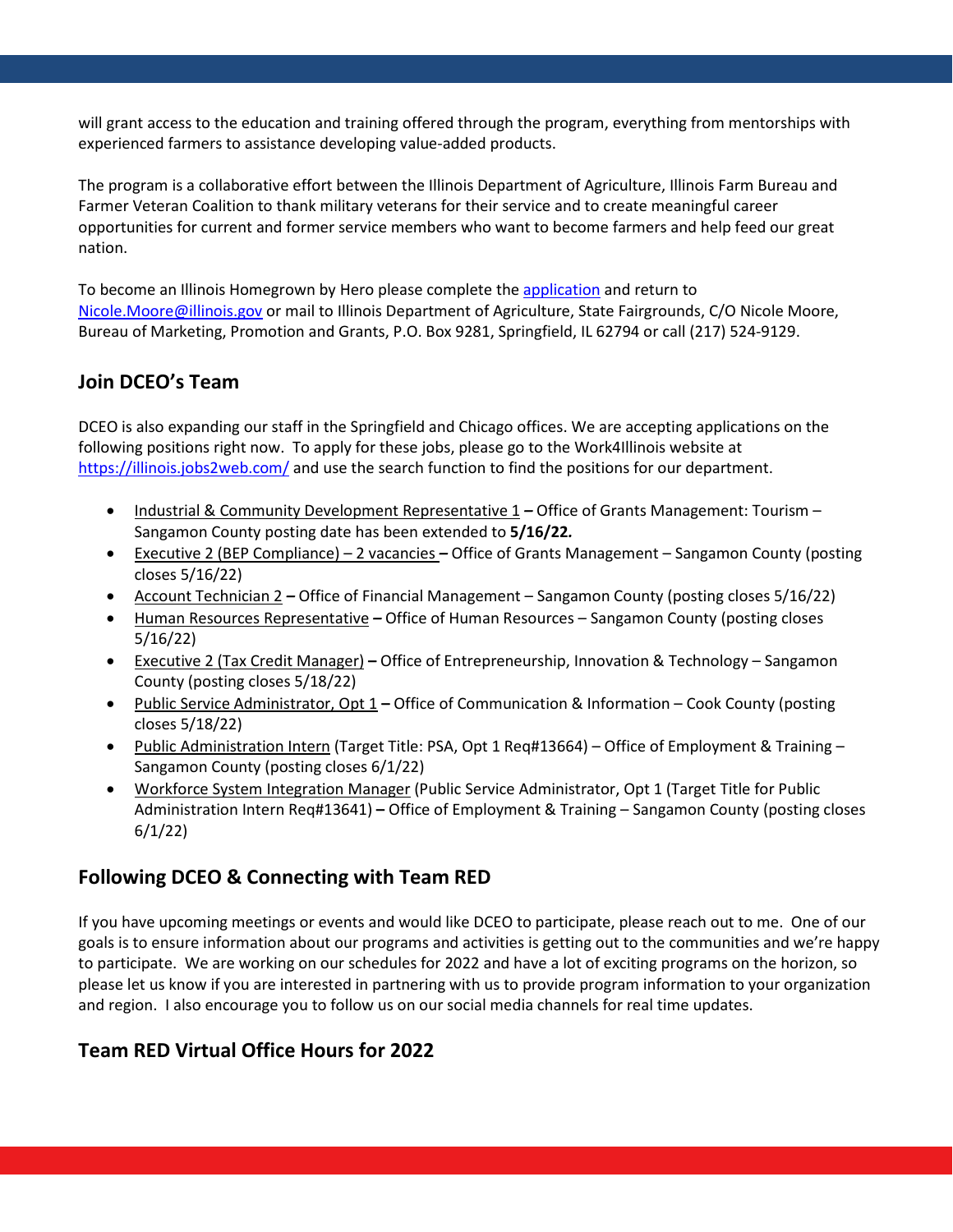Team RED Virtual Office Hours will be held the **second Thursday of every month at 10 am**. These sessions are designed to present brief information on a program topic as well as open times that the Team is available to provide you with the latest updates and answer any questions you may have on state or federal programs. If the monthly time does not work for you, please reach out to your regional Team RED representative. We're always here to help.

## **Pritzker Administration Launches \$309 Million Assistance Program for Illinois Homeowners**

Governor JB Pritzker and the Illinois Housing Development Authority (IHDA) announced this week the opening of the Illinois Homeowner Assistance Fund (ILHAF) to help homeowners who have fallen behind on monthly mortgage payments and/or related housing expenses because of the COVID-19 pandemic.

Struggling homeowners will be eligible for up to \$30,000 in free assistance to pay past due mortgage payments, property taxes, property insurance, and delinquent homeowner and/or condo association fees.

Homeowners in need of assistance can find more information on program eligibility and begin an application at [www.illinoishousinghelp.org.](http://www.illinoishousinghelp.org/) **Applications will be accepted until 11:59 p.m. on Tuesday, May 31, 2022**.

Administered by IHDA, ILHAF is designed to assist homeowners facing mortgage delinquency, default, or foreclosure. To qualify, Illinois homeowners must have experienced a financial hardship caused by the COVID-19 pandemic, such as lost income or increased expenses, on or after Jan. 21, 2020. They must also currently own and occupy their Illinois home as their primary residence, be at least 30 days behind on their mortgage or other homeowner expenses and have a household income at or below 150% of the Area Median Income. Homeowners in communities that have been disproportionately impacted by the health and economic effects of the pandemic will be prioritized in the distribution of assistance.

IHDA has partnered with more than 35 non-profit housing counseling agencies, community-based organizations, and legal aid groups across Illinois to help homeowners overcome technological and/or language barriers or are already in the foreclosure process. This technical assistance is provided at no cost and is available in more than 37 languages, including American Sign Language. Homeowners who need help preparing for their application can visit [www.illinoishousinghelp.org](http://www.illinoishousinghelp.org/) or call 866-454-3571 to connect with a ILHAF program partner.

To be eligible to apply, homeowners must have consulted with a HUD-certified housing counselor or spoke to their mortgage servicer about their mitigation options beginning January 1, 2022. A certificate from a HUDcertified housing counselor or a letter from a mortgage servicer detailing efforts to resolve the delinquency is required to have an ILHAF application reviewed.

When ready to apply, homeowners should also have the following documentation to ease their application process:

- Proof of identification, including but not limited to a driver's license, state ID, permanent residency card or other form of ID.
- Proof of household income, including but not limited to tax returns, pay stubs, or other documentation.
- Proof of occupancy, including but not limited to a bank statement, cell phone bill, credit/debit card statement, or other documentation.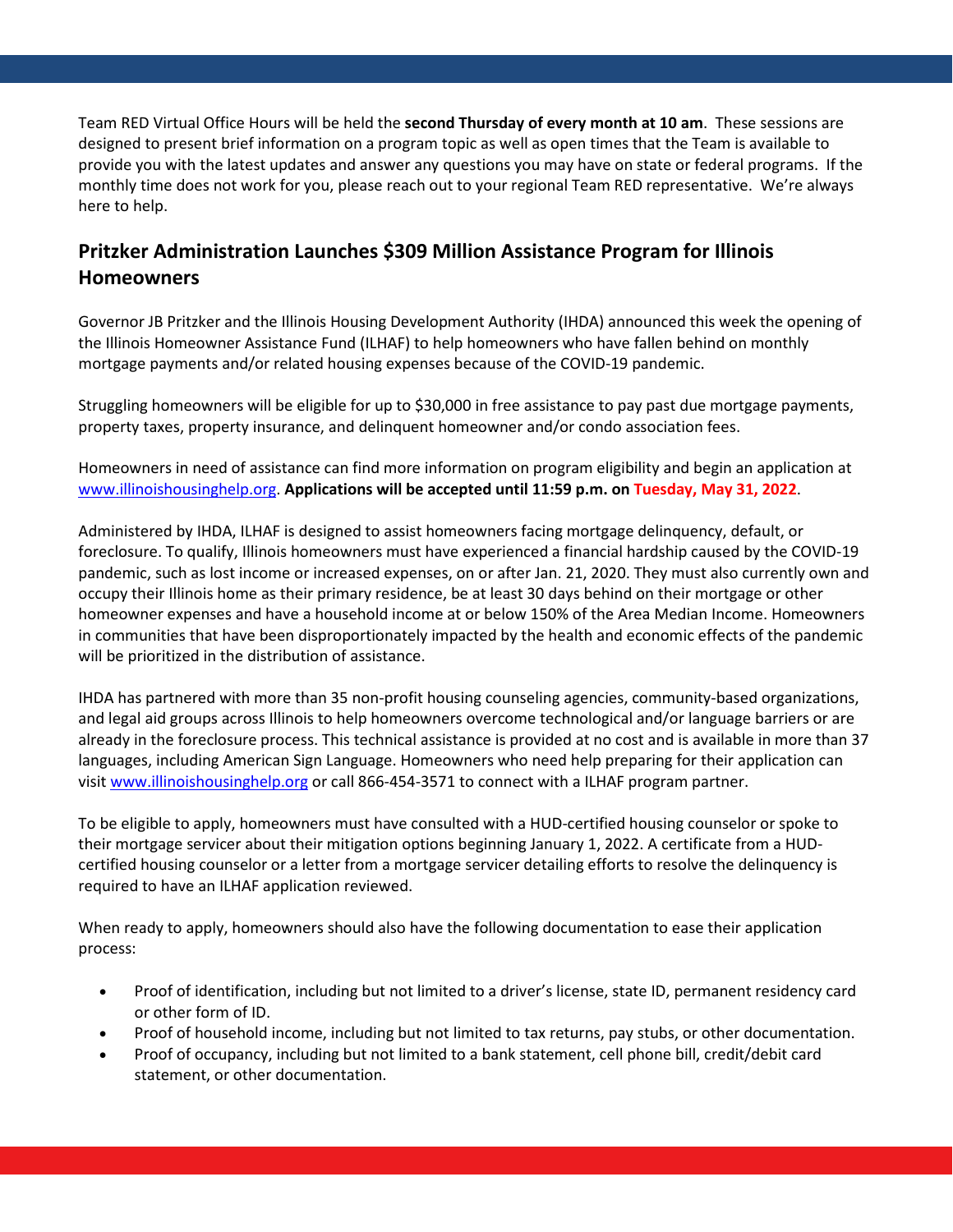- Proof of ownership, including but not limited to a property tax bill, property deed, or other documentation.
- Delinquency statement, including but not limited to a mortgage statement, property tax statement, insurance statement, or HOA/Condo Association statement.

More information on the application process, including videos on how to apply, a complete list of required documents, and a list of participating housing counselors, can be found at [www.illinoishousinghelp.org.](http://www.illinoishousinghelp.org/)

ILHAF is federally funded through an allocation to the state of Illinois in the American Rescue Plan Act of 2021 (P.L. 117-2). This program builds upon several homeowner and renter assistance efforts undertaken by the Pritzker administration, including the Emergency Mortgage and Rental Assistance Programs in 2020 and the Illinois Rental Payment Program in 2021. Together these programs will deliver more than \$1 billion in emergency rent and mortgage payment assistance to Illinois households during the pandemic.

For more information and updates on the ILHAF program, please visi[t www.illinoishousinghelp.org](http://www.illinoishousinghelp.org/)

## **Community Development Block Grants – Economic Development**

The Community Development Block Grant (CDBG) Program was established by the federal Housing and Community Development Act of 1974 (Act). Administered nationally by the U.S. Department of Housing and Urban Development (HUD), the Act combined eight existing categorical programs into a single block grant program. In 1981, Congress amended the Act to allow states to directly administer the block grant for small cities. At the designation of the Governor, the Department of Commerce and Economic Opportunity (Department) assumed operation of the State of Illinois CDBG – Small Cities Program in the same year. Through this program, funds are available to assist Illinois communities to meet their greatest economic and community development needs, with an emphasis on helping persons of low-to-moderate income. To ensure that the State-administered program meets the intent of the federal Housing and Community Development Act of 1974, as amended, Congress has required that state-administered programs meet at least one of the following three national objectives:

- Benefiting low-to-moderate income (LMI) persons; or
- Aiding in the prevention or elimination of slums and blight; or
- Meeting other community development needs that pose a serious and immediate threat to the health and welfare of the community.

To complement these federally-mandated objectives, the State has established the following specific objectives for the CDBG Program:

- Strengthen community economic development through the creation of jobs, stimulation of private investment and strengthening the tax base;
- Improve public infrastructure and eliminate conditions which are detrimental to health, safety and public welfare; and
- Conserve and expand the State's housing stock in order to provide a decent home and a suitable living environment for persons of low-to-moderate income and the developmentally disabled. The purpose of grants relative to the Economic Development (ED) Notice of Funding Opportunity are to assist communities attract or expand private businesses. The program provides financial assistance in the form of a grant to private businesses that create or retain jobs primarily for low to moderate-income workers. Public infrastructure grants may also be made to support a private business that creates or retains jobs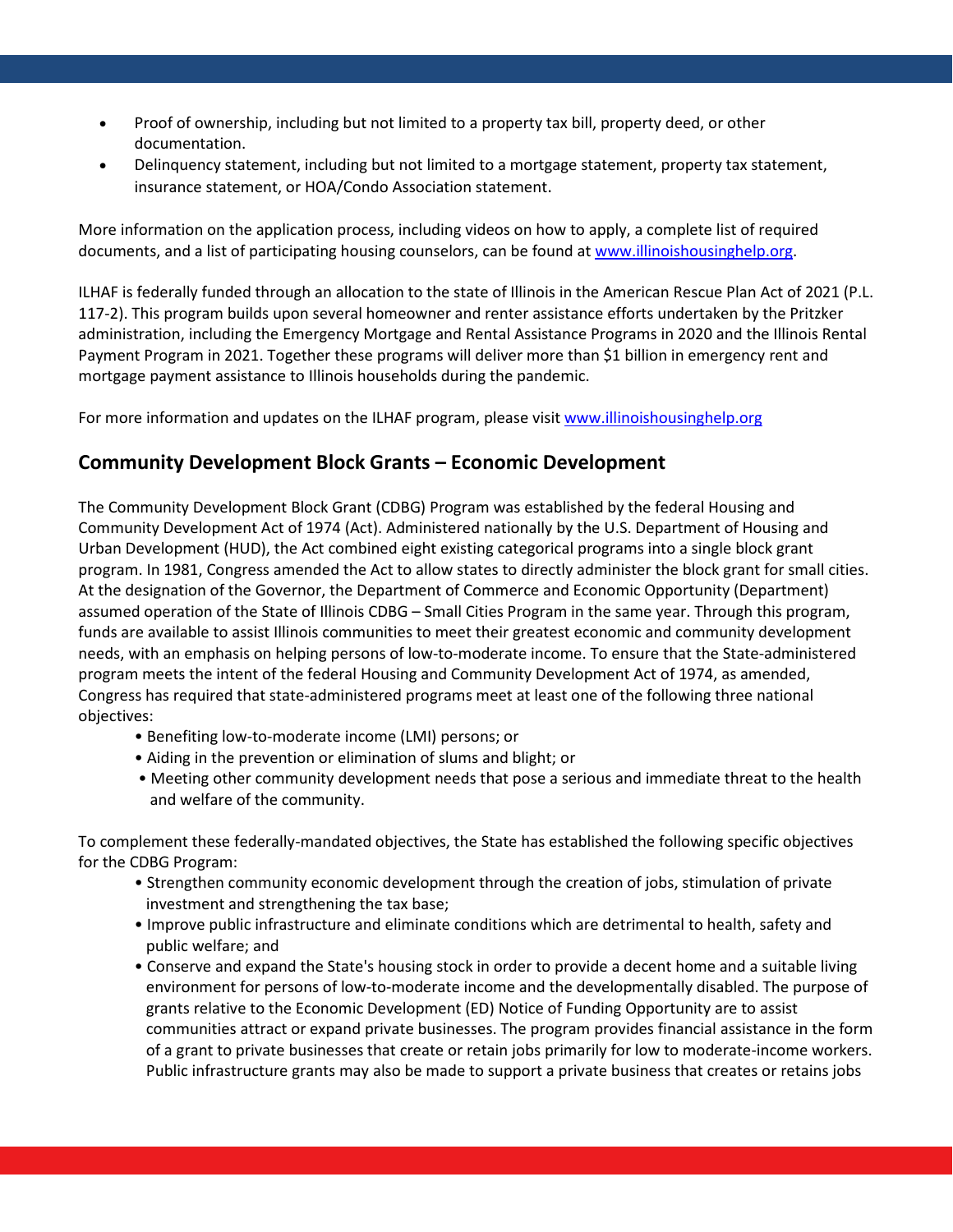primarily for low- to moderate-income workers. This assistance can benefit both private "for-profit" and "not-for-profit" organizations.

Grants are awarded on an as-needed basis throughout the year to units of general local government meeting eligibility and program component requirements until all funds allocated to this program have been distributed. All awards in this category are predicated upon project feasibility and a demonstrated need for funds. This will include a review of all sources and uses of funds, an analysis of the recipient's ability to comply with the terms of the program, and a determination that CDBG participation is appropriate. The grant ceiling has been established at \$1,000,000 per award. The grant funds awarded shall not exceed \$10,000 per job for any job that is retained and \$25,000 per job for any job that is created.

For your application to be considered, your entity must be pre-qualified. For more information on prequalification, please visit [https://www2.illinois.gov/dceo/AboutDCEO/GrantOpportunities/Pages/GranteeResources.aspx.](https://www2.illinois.gov/dceo/AboutDCEO/GrantOpportunities/Pages/GranteeResources.aspx)

Additional information including the Notice of Funding Opportunity and application documents can be found **[Here](https://www2.illinois.gov/dceo/AboutDCEO/GrantOpportunities/Pages/1631-2007.aspx)** 

## **IDPH Activating Relationships in Illinois for Systemic Equity (ARISE)**

The Illinois Department of Public Health (IDPH) announced up to \$3.7 million in grants are available for communities outside of Cook County to address and implement COVID-19 health equity strategies.

The federally funded program, Activating Relationships In Illinois for Systemic Equity (ARISE), is a joint initiative of IDPH's Center for Minority Health Services and The Center for Rural Health, in collaboration with [Well-being and](https://www.weintheworld.org/)  [Equity \(WE\) in the World.](https://www.weintheworld.org/) It invites organizations to address the long-standing health inequities in their communities that have been exacerbated by the COVID-19 pandemic. Up to 15 community collaborations of three or more partners and their associated local health department will be awarded up to \$235,000 to address and to implement a health equity strategy in the context of COVID-19. Up to 25 additional communities will receive \$10,000 microgrants to advance health equity.

ARISE, funded by the [Centers for Disease Control and Prevention,](https://www.cdc.gov/) is intended to support socio-economically disadvantaged and historically marginalized communities outside of Cook County that have been disproportionately impacted by COVID-19.

The selected ARISE Community Equity Zone communities will engage in an intensive "learning-and-doing" capacity building program to advance health equity in the short, medium, and long term. Communities will be offered technical assistance and relational accompaniment by [WE in the World](https://www.weintheworld.org/) to develop and to implement a balanced health equity strategy using the newly released [Pathways to Population Health Equity](https://www.publichealthequity.org/) framework, as well as gain access to "best in class" data, storytelling, and engagement and communication support. The program is designed to assist communities to build a strategy to:

- Improve the mental, physical, social and spiritual health and well-being of communities experiencing equity gaps in the context of COVID-19.
- Address underlying [vital community conditions,](https://winnetwork.org/vital-conditions) such as access to meaningful work and wealth, humane housing, and reliable transportation, that perpetuate health inequities.
- Address root causes of health inequities, such as racism and an inequitable economy.
- Building civic capacity and infrastructure for long-term systemic change.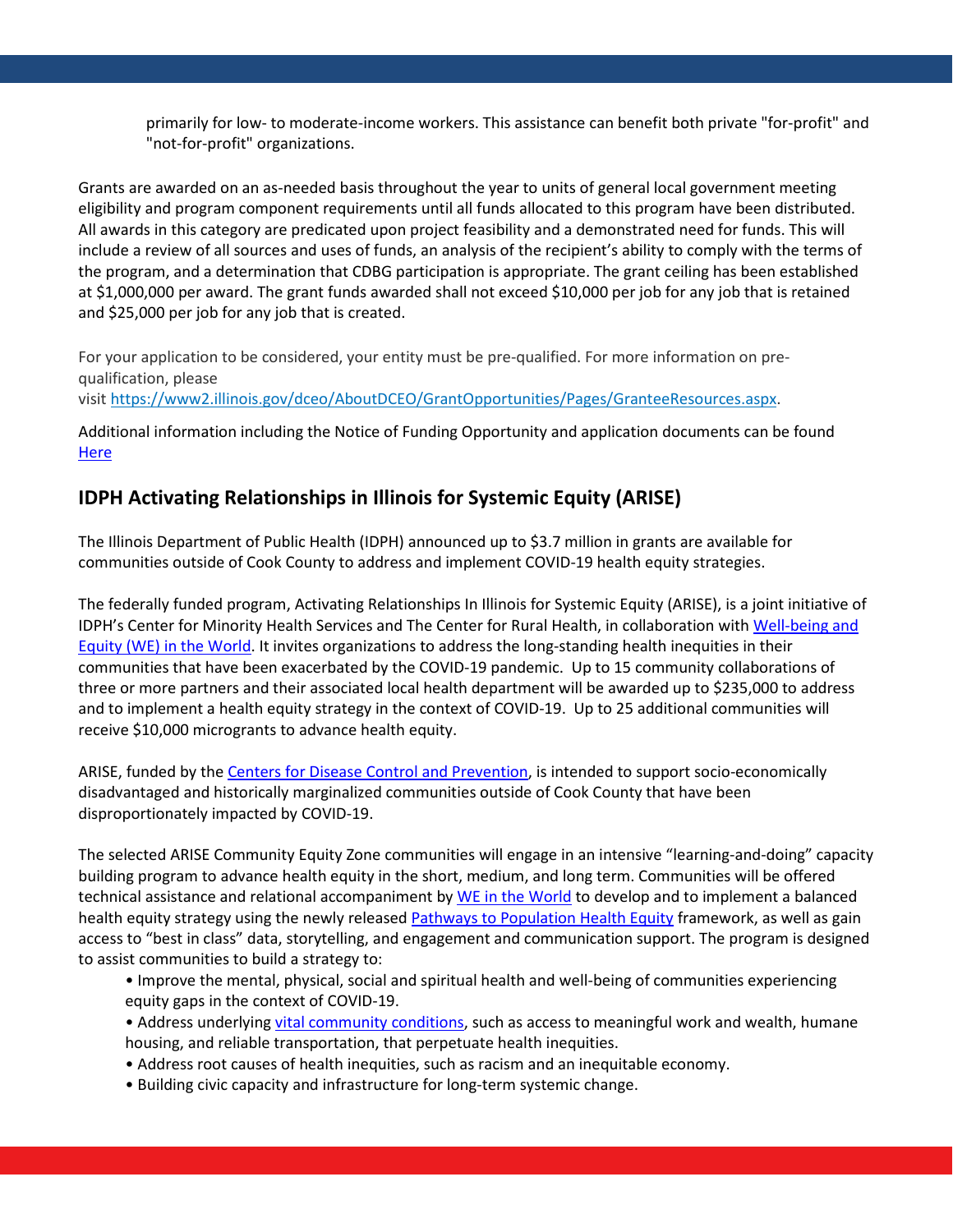### **TO APPLY:**

Applicants are encouraged to attend a series of informational webinar sessions to learn more and to qualify to apply for the grants:

**May 18, 8 a.m. to 9 a.m. CDT** About ARISE and how to build your health equity team **May 25, 8 a.m. to 9 a.m. CDT** Assessing community needs/identifying community equity zones **June 1,12 p.m. to 1 p.m. CDT** Assessing your community collaboration and preparing to apply

Applications open June 1, 2022, and are due by 5 p.m. CDT **June 27, 2022**

For more information contact IDPH Center for Minority Health Services a[t dph.cmhs.info@illinois.gov](mailto:dph.cmhs.info@illinois.gov) or Veronica Halloway a[t veronica.halloway@illinois.gov](mailto:veronica.halloway@illinois.gov) or 217-785-4311 or 217-785-4311.

## **IDHS Reimagine Public Safety Act (RPSA)**

Governor JB Pritzker announced the launch of \$113 million in funding opportunities for community organizations working on violence prevention and interruption across the state. This funding builds on \$73 million already distributed by the Illinois Department of Human Services (IDHS) to organizations in FY22 as well as an additional \$71.8 million in the pipeline, with grant agreements expected to be finalized prior to the summer. These grant applications are part of a series of funding opportunities to reduce firearm violence by implementing evidence-based solutions.

The Reimagine Public Safety Act (RPSA) is a three-year, multi-pronged approach to violence prevention that calls for research-backed services like summer and afterschool programming, job training and placement, high-risk youth intervention services, violence interruption, case management, trauma-informed mental health care supported by Medicaid, and more.

The funds are available in neighborhoods that have experienced concentrated firearm violence, including 42 areas across the state -- 26 in Chicago and 16 in the suburbs and downstate. The effort is designed to support both short-term needs and address long-term causes of firearm violence to safeguard impacted communities through research-based violence prevention methods.

Community-based organizations that provide services in any of the 42 eligible communities (and follow GATA guidelines) can apply. Applications will be accepted and reviewed on a rolling basis to expedite funding. Organizations interested in this second round of violence prevention funding are encouraged to use free IDHS resources, including navigator and technical assistance programs, webinars, and a GATA app. These resources are available at [www.DHS.illinois.gov/Grants.](http://www.dhs.illinois.gov/Grants)

IDHS is focused on bringing resources into communities to address the epidemic of firearm violence that has impacted too many Illinois communities.

Additionally, the administration is launching a statewide a series of community roundtables. Community conversations will take place in Rockford, Champaign, Peoria, and East St. Louis with local community advisors, faith-based leaders, and elected officials. The Reimagine Public Safety Act requires the Office of Firearm Violence Prevention to convene Local Advisory Councils (LAC) in the 16 RPSA eligible service areas outside of Chicago. To apply for funding, visit [www.dhs.illinois.gov/rpsa.](http://www.dhs.illinois.gov/rpsa)